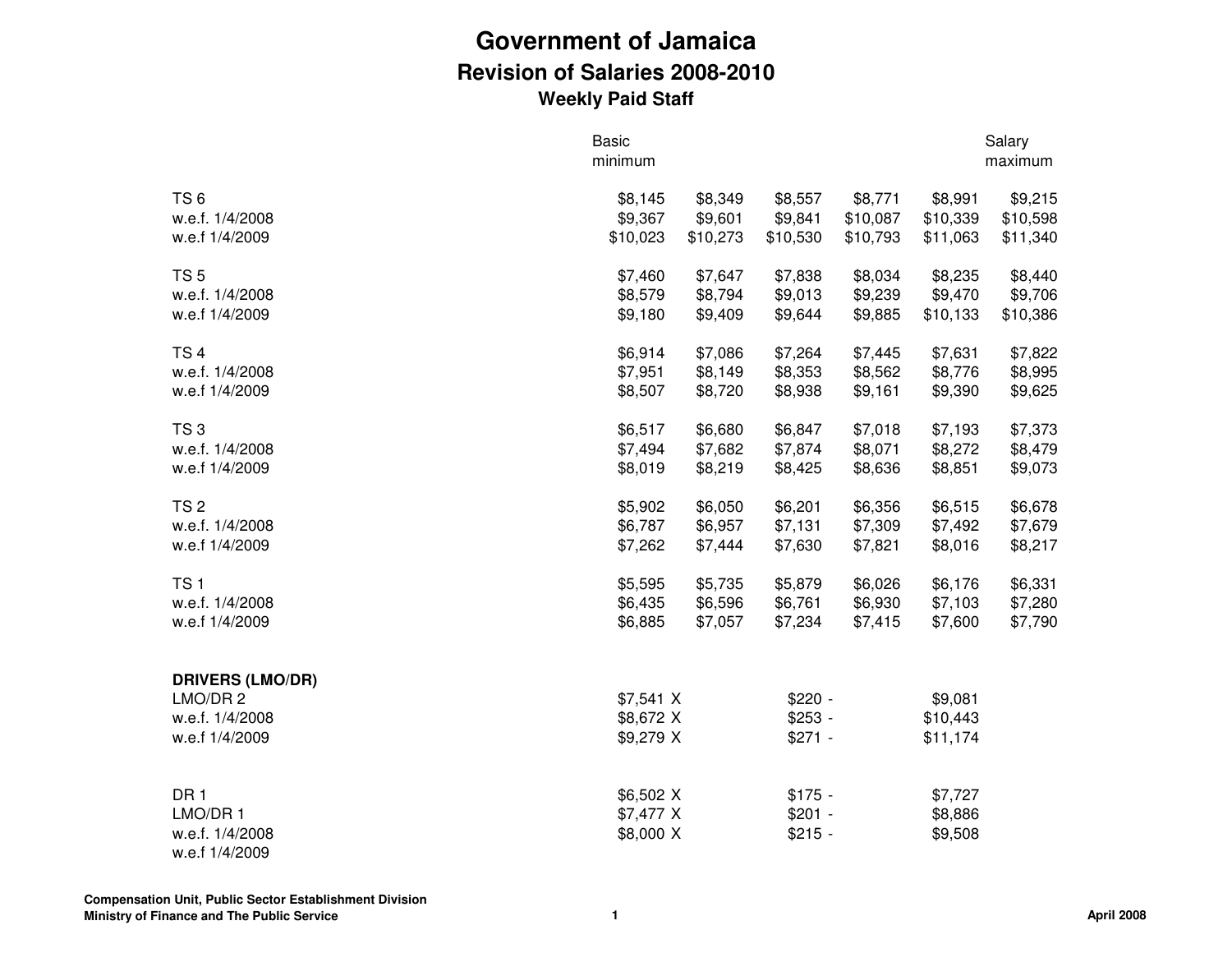| See File Postoffcosting 3a                  |            |          |         |
|---------------------------------------------|------------|----------|---------|
| <b>POST &amp; TELEGRAPH OPERATORS GROUP</b> |            |          |         |
| <b>CARRIER SERVICE SUB-GROUP (PTO/CA)</b>   |            |          |         |
| PTO/CA 2                                    |            |          |         |
| Existing                                    | \$7,577 X  | $$175 -$ | \$8,102 |
| w.e.f. 1/4/2008                             | \$8,714 X  | $$201 -$ | \$9,318 |
| w.e.f 1/4/2009                              | $$9,324$ X | $$215 -$ | \$9,970 |
| PTO/CA1                                     | \$6,584 X  | $$120 -$ | \$7,063 |
| w.e.f. 1/4/2008                             | $$7,571$ X | $$138 -$ | \$8,123 |
| w.e.f 1/4/2009                              | $$8,101$ X | $$147 -$ | \$8,692 |
|                                             |            |          |         |

#### **Mail Couriers**

| Mail Courier 1 to 40 miles    | \$4,643 p.w.  |
|-------------------------------|---------------|
| w.e.f. 1/4/2008               | \$5,339       |
| w.e.f 1/4/2009                | \$5,713       |
| Mail Courier 4 1 to 60 miles  | \$4,926 p.w.  |
| w.e.f. 1/4/2008               | \$5,665       |
| w.e.f 1/4/2009                | \$6,061       |
| Mail Courier 61 to 80 miles   | \$4,943 p.w.  |
| w.e.f. 1/4/2008               | \$5,684       |
| w.e.f 1/4/2009                | \$6,082       |
| Mail Courier 81 to 100 miles  | \$4,960 p.w.  |
| w.e.f. 1/4/2008               | \$5,704       |
| w.e.f 1/4/2009                | \$6,103       |
| Mail Courier 101 to 120 miles | $$4,981$ p.w. |
| w.e.f. 1/4/2008               | \$5,728       |
| w.e.f 1/4/2009                | \$6,129       |
| Mail Courier over 120 miles   | $$5,008$ p.w. |
| w.e.f. 1/4/2008               | \$5,760       |
| w.e.f 1/4/2009                | \$6,163       |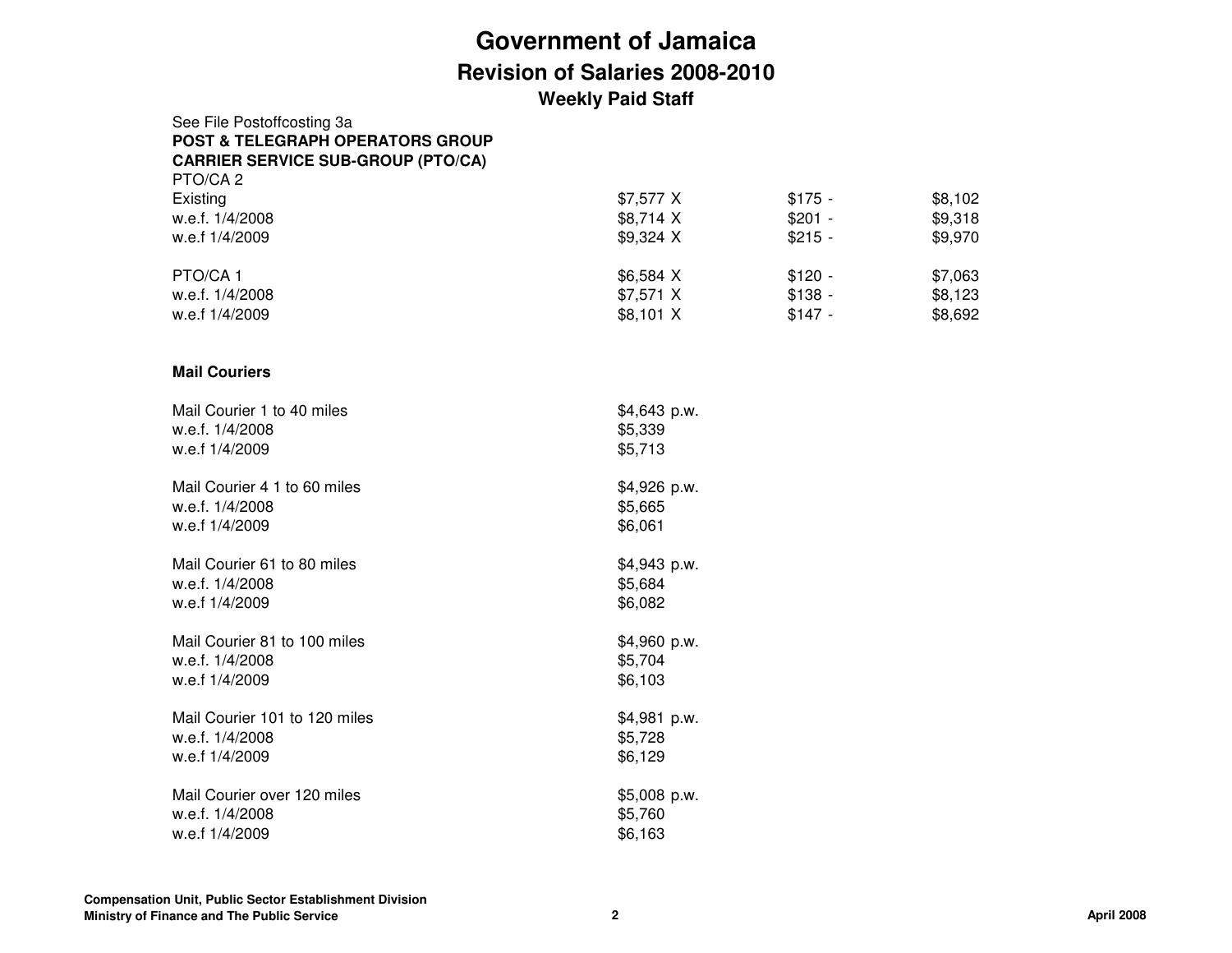#### **CASUAL DAILY PAID EMPLOYEES**

| Propsed w.e.f. 1/4/2003<br>w.e.f. 1/4/2008<br>w.e.f 1/4/2009                                         | \$1,028 p.d<br>\$1,182<br>\$1,265 |  |
|------------------------------------------------------------------------------------------------------|-----------------------------------|--|
| <b>PART TIME CLEANERS</b>                                                                            |                                   |  |
| 6 hours or more but less<br>than 8 hours per week<br>existing<br>w.e.f. 1/4/2008<br>w.e.f 1/4/2009   | \$2,563<br>\$2,947<br>\$3,153     |  |
| 8 hours or more but less<br>than 10 hours per week<br>existing<br>w.e.f. 1/4/2008<br>w.e.f 1/4/2009  | \$2,595<br>\$2,985<br>\$3,194     |  |
| 10 hours or more but less<br>than12 hours per week<br>existing<br>w.e.f. 1/4/2008<br>w.e.f 1/4/2009  | \$2,634<br>\$3,029<br>\$3,241     |  |
| 12 hours or more but less<br>than 16 hours per week<br>existing<br>w.e.f. 1/4/2008<br>w.e.f 1/4/2009 | \$2,702<br>\$3,108<br>\$3,325     |  |
| 16 hours or more but less<br>than 20 hours per week<br>existing<br>w.e.f. 1/4/2008<br>w.e.f 1/4/2009 | \$2,882<br>\$3,315<br>\$3,547     |  |
| 20 hours or more but less<br>than 24 hours per week                                                  |                                   |  |

**Compensation Unit, Public Sector Establishment DivisionMinistry of Finance and The Public Service<sup>3</sup> April 2008**